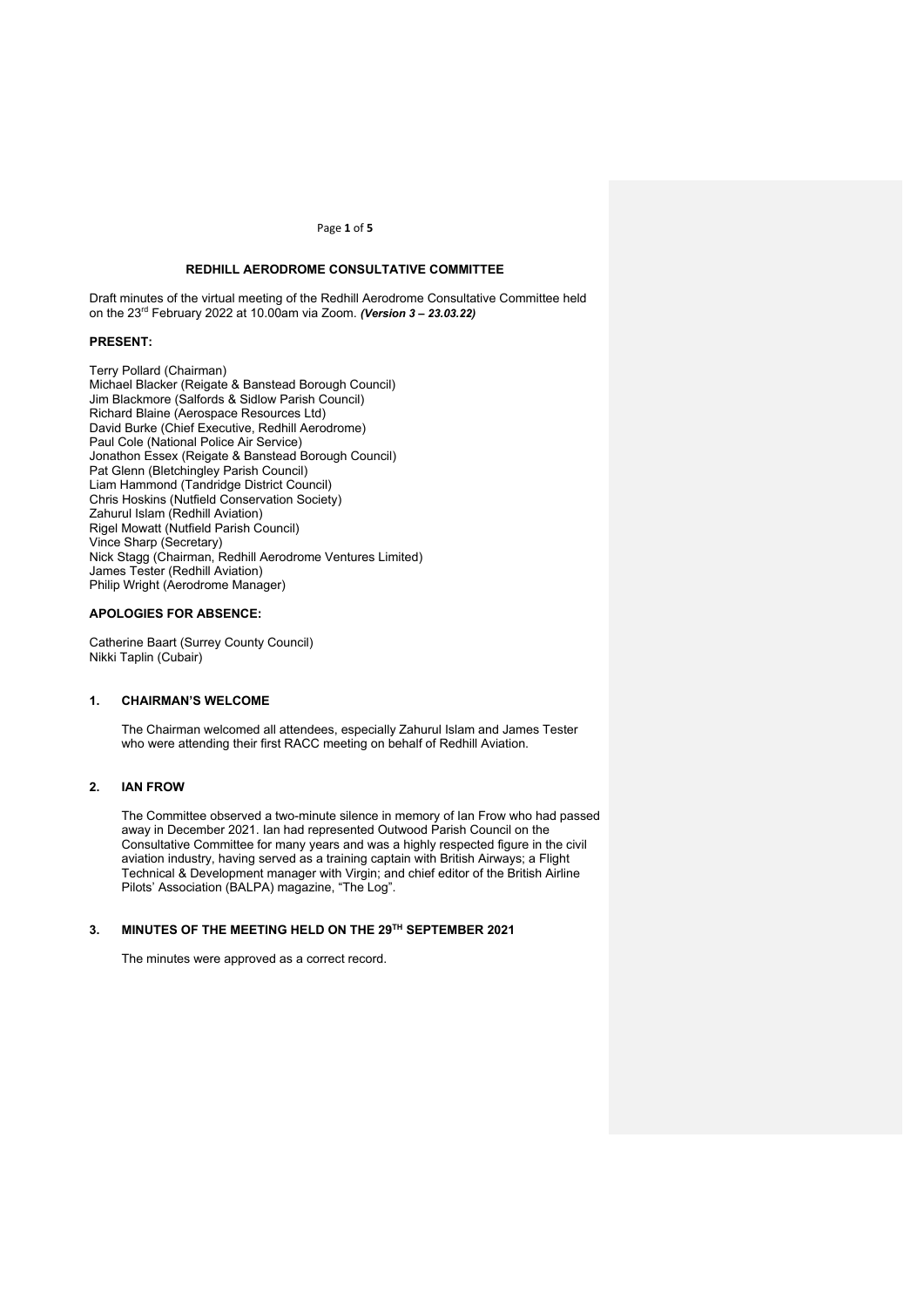#### Page **2** of **5**

#### **4. UPDATE ON BUSINESS ACTIVITIES AT THE AERODROME**

Nick Stagg explained that the aerodrome had been busy accommodating the needs of the flying schools. However, the wet weather had made it necessary to use the taxiway for take offs and landings, flights from which had been rationed to prevent breaches of the movement cap\* as imposed by the relevant 'Section 106' agreement between the aerodrome and Reigate & Banstead Borough Council.

He also confirmed that Arena Aviation, previously the aerodrome's largest tenant, had ceased trading in November 2021. This had left a significant shortfall in the aerodrome's rental income.

# **5. FLIGHT MONITORING**

The aerodrome manager's flight monitoring report for September to December 2021 had been circulated prior to the meeting. This comprised movement statistics; complaints by residents about aircraft movements; and references to incidents / accidents.

Philip Wright highlighted the increase in fixed wing activity since the previous meeting, coupled with an anticipated rise in the number of noise complaints. He explained that the taxiway (Runway 25) had been used since the beginning of November 2021 because the grass runways had been unavailable due to bad weather and, more recently, because it had been too wet to cut the grass and that two cuts were needed before it could be used. Consequently, rationing flights to adhere to the abovementioned movement cap had been challenging. The demand for flights from flying clubs had been unexpectedly greater than in previous years when the cap would not have been so problematic. Instead, the aerodrome had, occasionally, been forced to cease flights during the course of a day to avoid exceeding the cap. In this respect, he stated that unnecessary circuits flown by some instructors had been frustrating.

Jim Blackmore commented that the works were said to be undertaken for safety reasons and they would not lead to intensification of use which had an adverse impact upon Salfords residents in particular. In response, Philip Wright asserted that the increased use of the taxiway was due to more prolonged spells of bad weather which had made the grass runways unusable. James Tester supported this view and added that the evolving business needs of the flying schools (post Covid restrictions) had also been a contributory factor and that the improvement works, while making the taxiway much safer, had not been the cause of the additional aircraft movements. Philip Wright also stated that the flight path from the taxiway follows the Salfords Gap which should have resulted in less overflying of residential properties.

Jonathan Essex suggested that a statistically sound metric should be identified to monitor and evaluate any changes to the intensification of use of the taxiway, relative to a baseline position. He suggested that this should be an action to take away from the meeting. Phillip Wright agreed that such an indicator would be helpful.

**Commented [VS1]:** This comment will now stay but can be discussed as a 'matter arising' or under a separate agenda item at the next meeting if other members wish.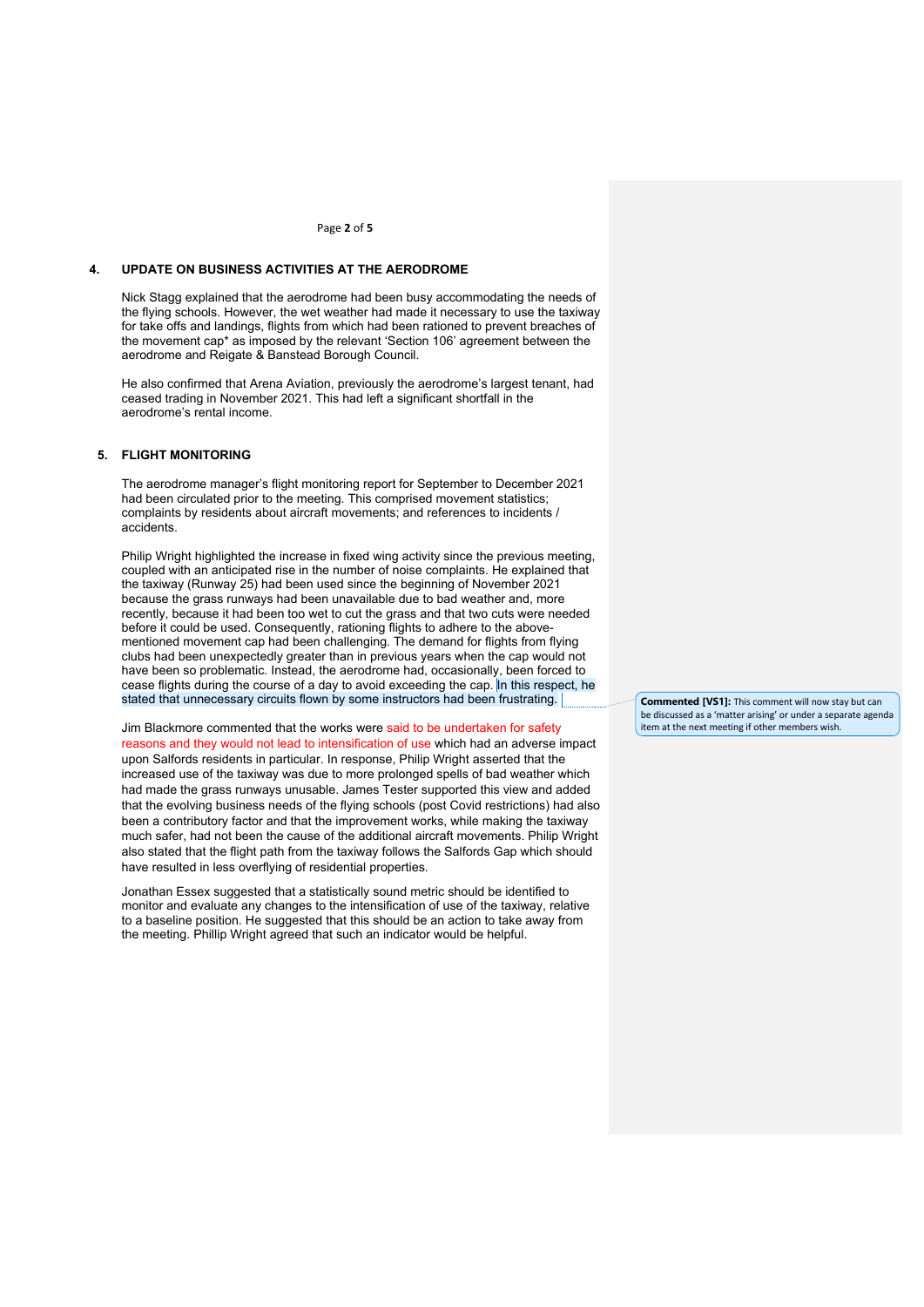## Page **3** of **5**

In response to a question from Jim Blackmore regarding complaints, Phillip Wright confirmed that there was an ongoing issue with the southern edge of the air traffic zone in that aircraft frequently turned above one particular property. Phillip had established a constructive dialogue with the residents and was working with the flying clubs to address the issue and educate pilots. However, it wasn't possible to prohibit overflying, especially in this case when avoiding the property relied upon pilots' skill in flying an accurate path and making correct adjustments for wind drift. He surmised that instances of overflying residences had increased in recent years because more properties had been built in open spaces located beneath existing flight paths.

Following a further question from Jim Blackmore, Phillip Wright confirmed that the third paragraph of his (Phillip's) reply to a complainant (on page 5 of the flight monitoring report) contained a typographical error:

*"The circuit patterns are designed to maximise minimise the overflying of built areas, however the demand for housing is slowly eroding these spaces. Developments with the ATZ should be aware of the published circuit patterns."*

Phillip Wright also confirmed that the above-mentioned circuit patterns hadn't changed.

## **6. PROPOSED HELICOPTER (H18 / H36) FLIGHT PATH MARKERS**

Phillip Wright had asked for this item to be included on the agenda. A paper had been circulated prior to the meeting which explained that, when the Bristow Flying Training School had been in operation, there were two dayglo markerboards in the '75 Acre Field' to assist helicopter pilots to maintain the correct flight path and avoiding Robins Cook and Staplehurst Farms. Over time, those boards had been destroyed by the weather. The paper included a photograph of replacement boards, with hi-vis reflective tape, which would be erected later in the year. If these proved successful, a similar arrangement, involving larger boards, would be considered for marking the climb-out from Runway 26L to assist fixed wing pilots.

James Tester confirmed that Redhill Aviation would be pleased to help by flying, and filming, the helicopter flight paths for testing and training purposes with reference to the new flight markers for H18 / H36.

# **7. IMPACT OF MOVEMENT CAP RESTRICTIONS\* ON RUNWAY 25**

*\*no more than an average total of 85 daily fixed wing aircraft movements will be permitted to occur from Runway 07/25*  assessed on a rolling seven-day average basis, and where each take-off and landing is considered to be a single<br>movement (so touch and go's are counted as two movements). The methodology for calculating the seven-day avera *preceding six calendar days, divided by seven.*

Richard Blain had asked for this matter to be included on the agenda. He referred to the discussions under items 4 and 5 above and described that, from the perspective of aerodrome users (including Nikki Taplin who had asked him to make representations) the restrictions had caused unintended, adverse impacts. He stated that the S106 restrictions had led to private flyers being allocated very few of the movements, sometimes only three sorties a day. As opposed to smoothing out peaks and troughs of aircraft movements, he explained how the aerodrome had been forced to cease functioning on certain days to prevent the cap from being breached and that the situation had become untenable for private operators. He stated that the situation needed to be addressed as a matter of urgency and argued that the problem could be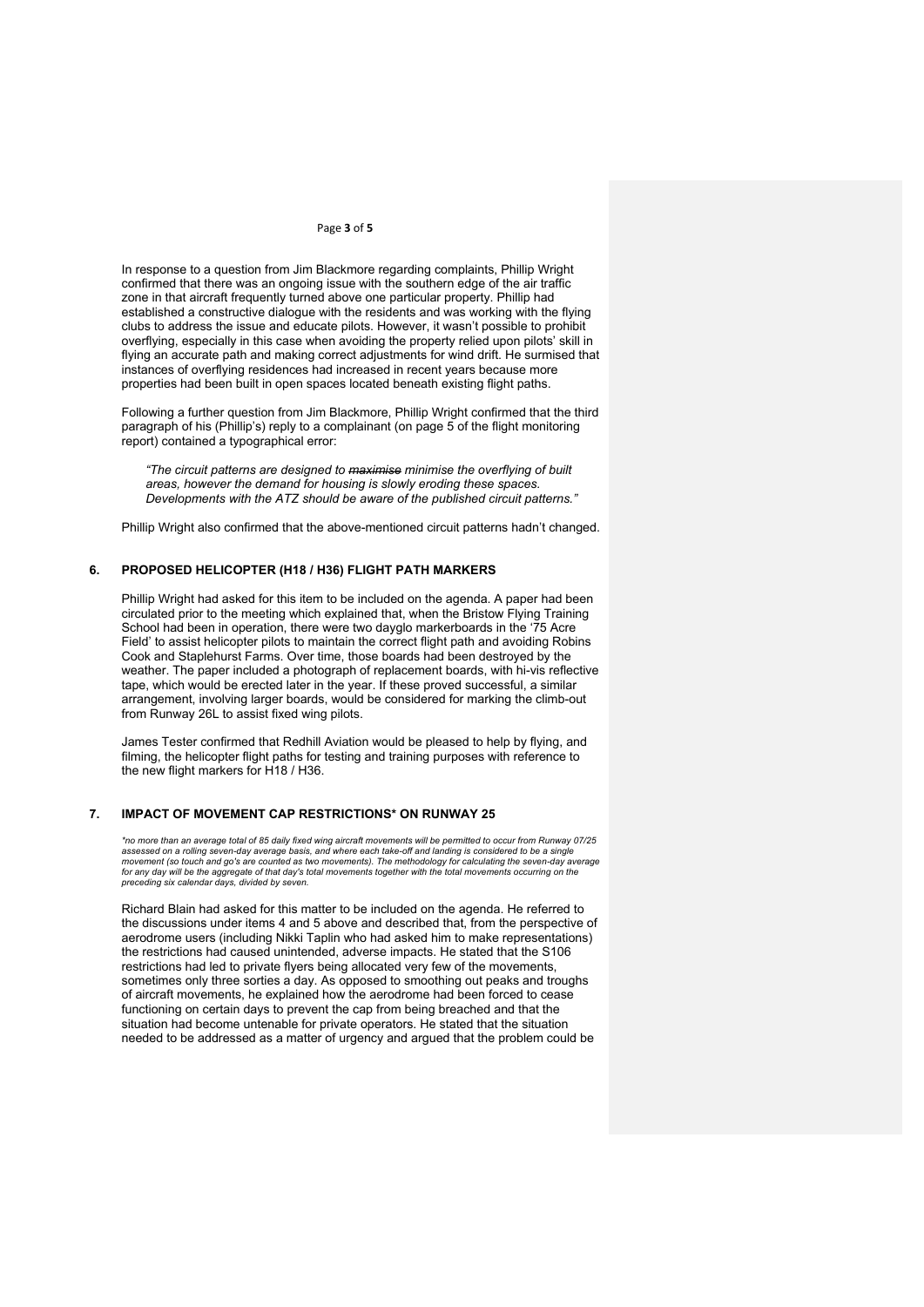#### Page **4** of **5**

solved by changing the statistical basis of the cap to a rolling average over a longer period.

Richard Blain also stated that many local residents visited the Pilots' Hub and believed there was strong support for flying. In response, Jim Blackmore argued that Salfords & Sidlow Parish Council had the greatest engagement with affected residents and it was they who bore the greatest impact of the Aerodrome's activities, but were put off complaining because they were told they were under established flight circuits, so would be overflown. While Runway 25 took planes over the 'Salfords Gap' (as referred to by Phillip Wright under Item 5 above) Jim Blackmore stated that these were different people who had not been overflown before.

Phillip Wright confirmed that all fixed wing movements from the taxiway were entered into a spreadsheet to calculate the seven-day rolling average. He could model the impact of, say, 14 and 21 day averages but cautioned that it would be difficult to change the S106 agreement.

Jim Blackmore stated that Salfords & Sidlow Parish Council would be pleased to see the daily movement figures if the aerodrome was willing to release them. He stressed that he was trying to be fair to all, but that restrictions were needed to protect the interests of residents. He also explained that, at Reigate & Banstead's Planning Committee meeting (when permission for alterations to the runway was granted) the Parish Council had suggested a cap of a simple average of 45 movements per day (which was more than the average for the years before the runway was modified) but this had been dismissed. He argued that the number of movements had increased since the taxiway was modified from an average of about 34 a day for the years 2005/6 to 2014/15 (about 16 in 2012/3 to 46 in 2011/12) to about 51 day for 2016/16 to 2019/20 - an increase of about 50%. He reiterated that the stated sole objective of the aerodrome's planning application was to improve safety and there would be no intensification.

Michael Blacker expressed concern that a relaxation of the present cap would lead to an unacceptable intensification of aircraft movements. Richard Blain denied this and argued that a common sense amendment to the cap would still achieve a smoothing out peaks and troughs but would not result in greater intensification over time. This was supported by James Tester who described the negative impact of a week of bad weather which could not be compensated for during the following seven days because of the movement cap. He stated that aerodrome users were not seeking to ramp up levels of aviation activity and referred to recent occurrences when Redhill Aviation had been forced to stop flying and let customers down. Redhill Aviation had, therefore, been moving its operation to Shoreham due to movement cap.

Nick Stagg asserted that the total annual movements over the last few years was approximately 50% of what they used to be and that there were well over 100,000 movements per year in the past, including helicopters, i.e. when Bristow helicopters had been based at the aerodrome. (Jim Blackmore stated that, while Runway 25 was for fixed wing, helicopter movements could come back without any restrictions). Nick Stagg supported the view that the problem lay with having to apply the rolling average cap to a seven day period. This had created significant constraints in view of the increased frequency of prolonged, unstable weather which made flying impossible. He described how a week of heavy rain and gales was often followed by consecutive days of ideal flying conditions, but that pilots couldn't make up for the lost time due to the short-term constraints of the movement cap. He also referred to the pent-up demand for flying that had been released since the lifting of Covid restrictions and the fact that the aerodrome had been unable to accommodate this.